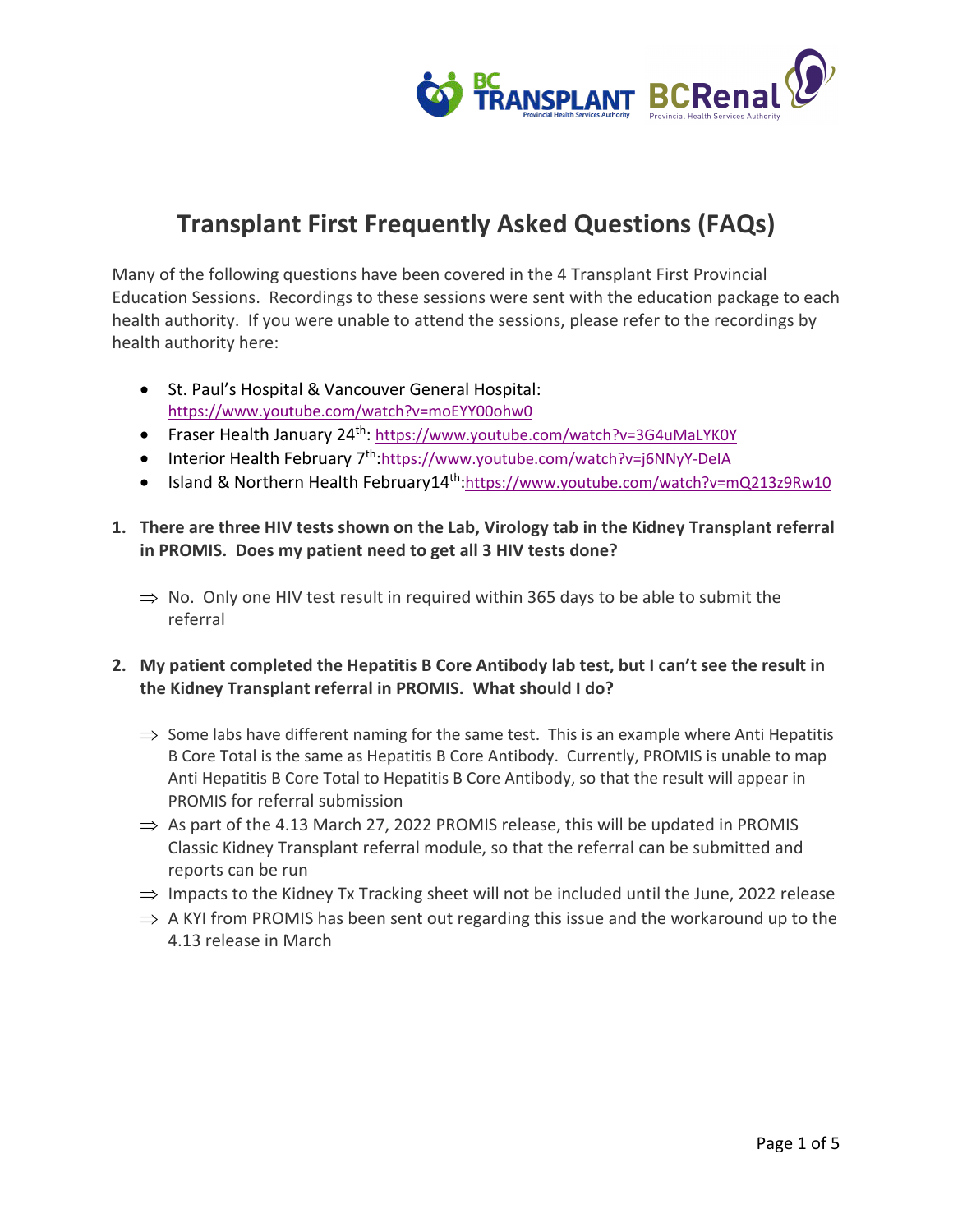

### **3. What type of TB screen is required for a kidney transplant referral?**

- $\Rightarrow$  The process for TB screening has not changed. Continue to order TB testing in the same way you were previously
- $\Rightarrow$  The Transplant First team is discussing TB screening tests and the most appropriate test for KCC patients going through the pre-transplant process going forward. An update will be provided if anything changes.

## **4. What do I do if there is a significant delay in my patient being able to get a pap or mammogram done?**

- $\Rightarrow$  If there is a significant delay with pap tests or mammograms, the order status of "bypass" to expedite" in PROMIS can be used to move ahead with referral submission
- $\Rightarrow$  We will track the use of "bypass to expedite" to help us understand whether getting certain tests done continue to be a barrier over time

## **5. I understand that cardiac testing is mandatory for referral submission, but there are long waits in our region to get these tests done. What should I do?**

- $\Rightarrow$  It is important to understand and consider the wait times locally. Try to order these tests early in anticipation of the wait time
- $\Rightarrow$  If there is an urgency to move ahead with the referral submission without having the cardiac test results available, the order status of "bypass to expedite" in PROMIS can be used to move ahead with referral submission
- $\Rightarrow$  We will track the use of "bypass to expedite" to help us understand whether getting certain tests done continue to be a barrier over time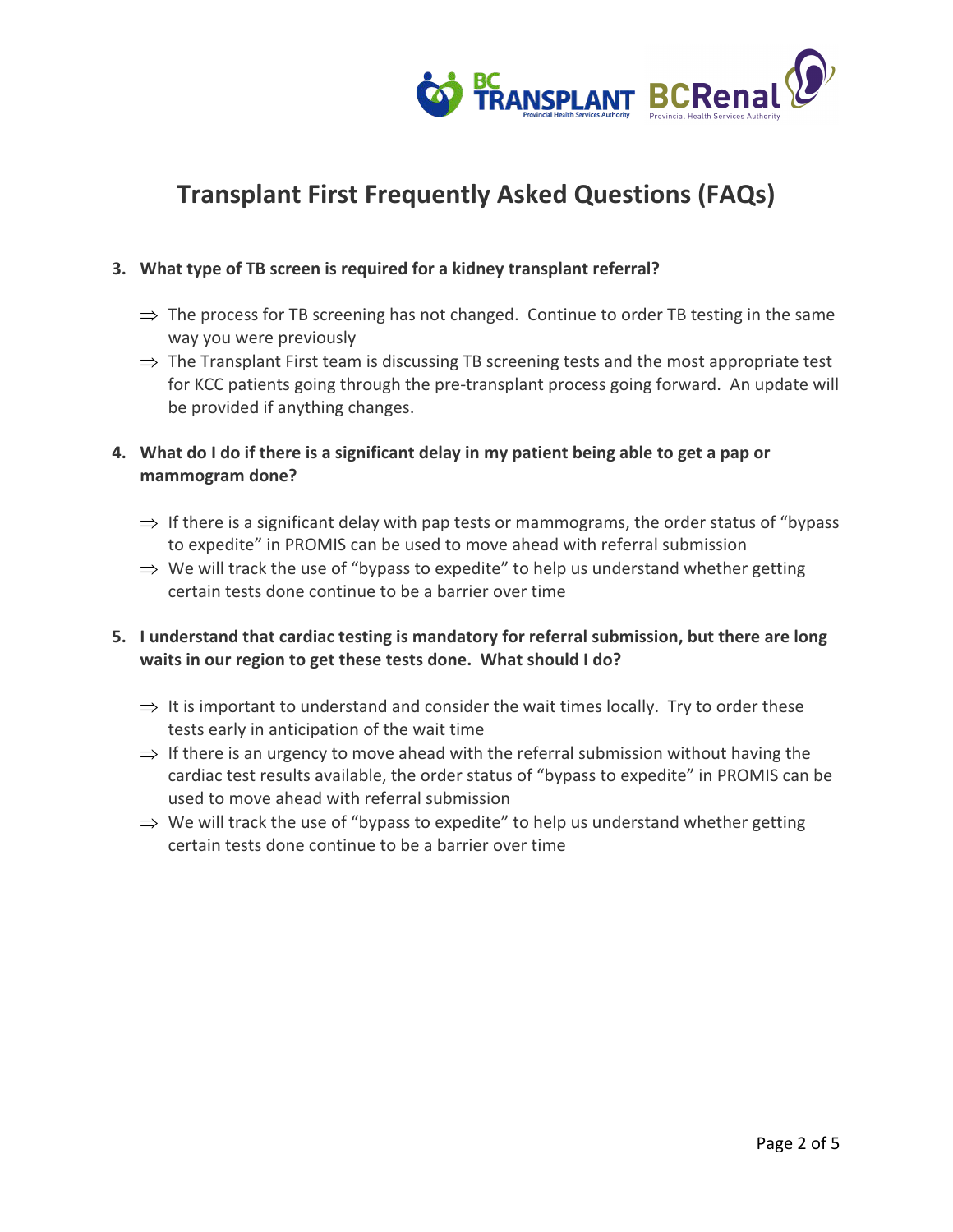

## **6. Is there a standard referral order form available that outlines all required tests for kidney transplant referral submission?**

- $\Rightarrow$  Yes, there is a standard referral order form available on both the BC Transplant and BC Renal living donor kidney transplant webpages available in PDF and word versions: http://www.bcrenal.ca/resource
	- gallery/Documents/Referral Orders for Kidney Transplant Assessment-Adult.pdf
- $\Rightarrow$  The standard referral order form can be modified to include your sites logo and to align with local processes as long as all the mandatory requirements are included and there is clear ownership on the clinic and role responsible for ensuring the mandatory requirements are met

## **7. I am running into issues when running the Kidney Tx readiness report. I keep clicking "run report", but nothing appears. What should I do?**

- $\Rightarrow$  The Kidney Tx readiness report is pulling data from many different sections of PROMIS and does take time to pull that data together in order to display on the report. Only click "run report" once and than wait a few minutes
- $\Rightarrow$  We suggest that you run the Kidney Tx readiness report similar to how you run the eGFR priority report, on a monthly basis to review the patient roster and help you decide who should move forward as a potential candidate for transplant education

## **8. I am running the Kidney Tx Readiness report for my KCC clinic, and I do not see any patients. What should I do?**

 $\Rightarrow$  The Kidney Tx readiness report is using the patient's primary management centre for the renal program and Primary/Regional management centre for the transplant program. To filter the patient, we suggest using the primary management centre as well as the primary nephrologist

## **9. It would be useful to have the ability to run the Kidney Tx Readiness report by ABO and also have ABO appear on the individual view of the Kidney Tx Tracking Sheet. Is that possible?**

- $\Rightarrow$  Currently, the Kidney Tx Readiness report cannot be run by ABO and ABO does not appear on the Kidney Tx Tracking Sheet
- $\Rightarrow$  We agree this would be a useful addition to both reports. The Transplant First team will work with the PROMIS team to determine if ABO can be included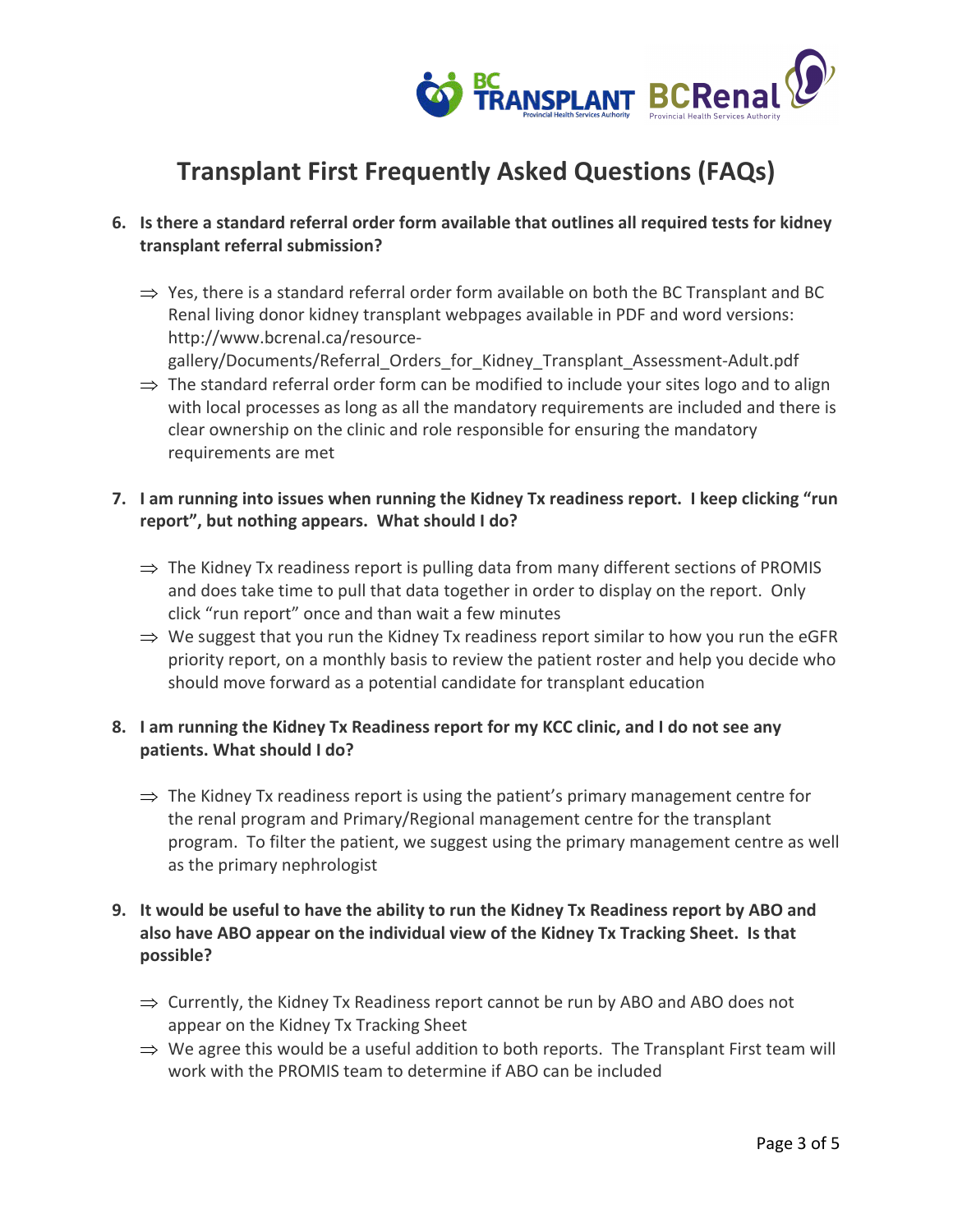

- **10. I want to quickly access my patient's Kidney Tx Tracking Sheet to understand where my patient is at in the testing process. Is there an quick way to pull up the individual patient view?**
	- $\Rightarrow$  Currently, you will have to go through a few steps to access the individual patient view of the tracking sheet
	- $\Rightarrow$  To go to the individual patient view, click "patient lists" and under the heading "transplant" on the left panel, click KY Transplant Tracking Sheet. The parameters screen will appear. Select desired parameters and click run. A list of patients will appear based on the parameters selected. Click the action button beside the patient you would like to view. The individual patient view will appear

## **11. Where do I find "patient agreed to proceed" as indicated on the implementation worksheet in PROMIS 4 Modality Selection module?**

- $\Rightarrow$  In PROMIS 4 modality selection module, this is located under "Patient Transplant" Decision" and the selections available are "yes", "no" or "undecided"
- $\Rightarrow$  The implementation worksheet has been updated to align with the language in PROMIS  $\Delta$
- $\Rightarrow$  The Kidney Tx Readiness report will populate under "pt agreed to proceed"

#### **12. Has the age criteria for transplant eligibility in PROMIS changed from <80 to <85 years?**

 $\Rightarrow$  We have increased the age criteria to >85 to capture more patients that may be candidates for transplant education. This does not mean that they will be eligible to proceed beyond transplant education, but may help those patients that are not able to proceed to understand the reasons why

## **13. Each of the six steps in the transplant first process has its own patient information sheet. Will this become available in a booklet format similar to the transition guides for PD, HD and Conservative care?**

- $\Rightarrow$  Currently, there are only the one-page patient resources for each of the six steps of the pre-transplant process available to provide to patients. KCC's, Regional Transplant Clinics and Provincial Transplant Centre staff can determine when to provide these resources to their patients based on patient's readiness and progress through the pretransplant process
- $\Rightarrow$  Once feedback is obtained on the one-pagers and we know the content is stable, a full booklet will be developed similar to the transition guides